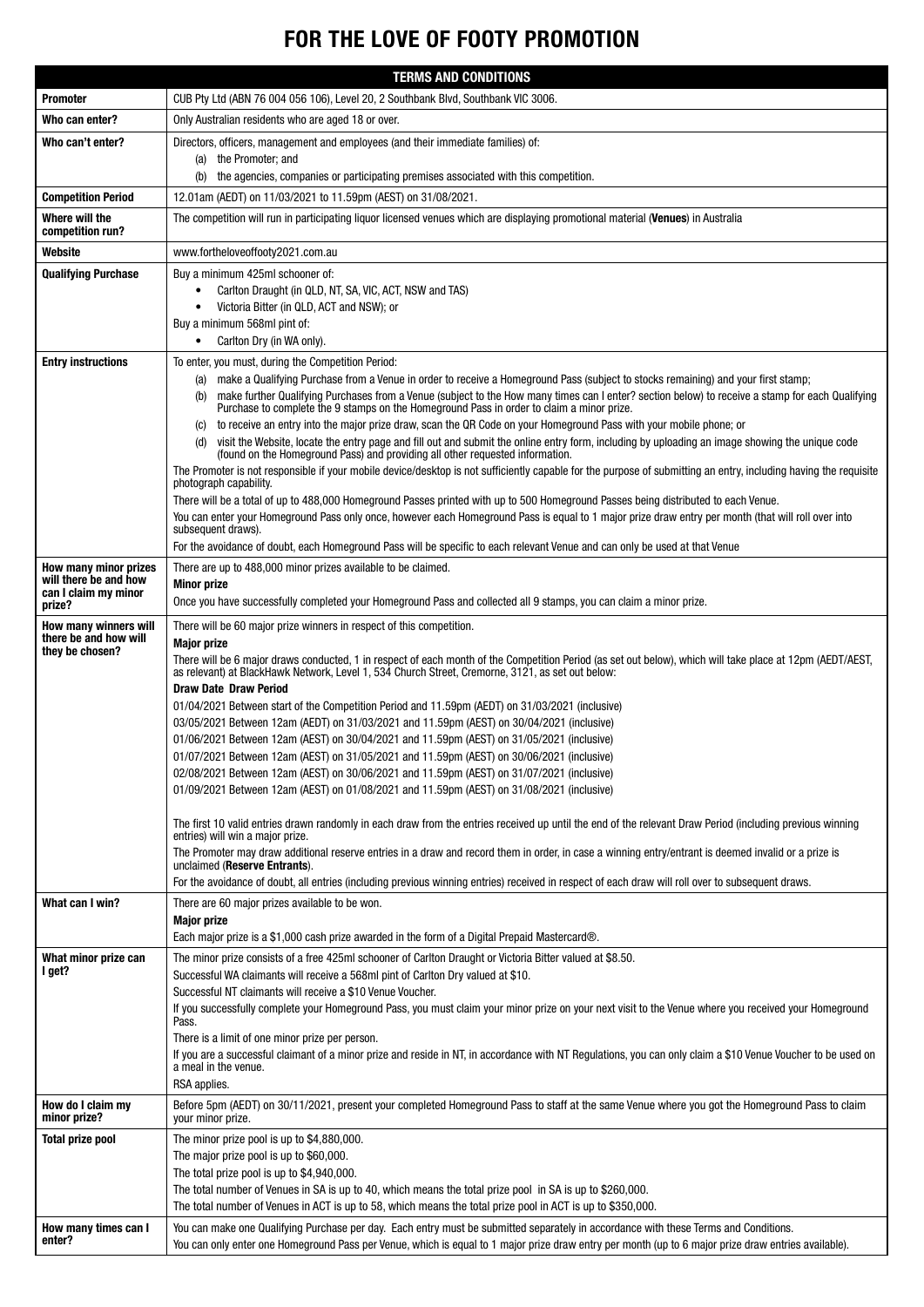| How and when will<br>successful minor prize<br>claimants be informed? | Successful minor prize claimants will be notified immediately by staff at the Venue.<br>Major prize winners will be notified:                                                                                                                                                                                                                                                                                                                                                                                                                                                                                                                                                                                              |
|-----------------------------------------------------------------------|----------------------------------------------------------------------------------------------------------------------------------------------------------------------------------------------------------------------------------------------------------------------------------------------------------------------------------------------------------------------------------------------------------------------------------------------------------------------------------------------------------------------------------------------------------------------------------------------------------------------------------------------------------------------------------------------------------------------------|
|                                                                       | $\bullet$ in writing<br>within two days of determination and will have their name and state/territory of residence published on the Website on 05/04/2021, 05/05/2021, 03/06/2021,<br>05/07/2021, 05/08/2021 and 03/09/2021 (as relevant) for a period of 28 days.                                                                                                                                                                                                                                                                                                                                                                                                                                                         |
| <b>Proof of purchase</b>                                              | You must keep the following as proof of purchase for all claims/entries:                                                                                                                                                                                                                                                                                                                                                                                                                                                                                                                                                                                                                                                   |
|                                                                       | Homeground Pass with unique code.<br>$\bullet$                                                                                                                                                                                                                                                                                                                                                                                                                                                                                                                                                                                                                                                                             |
|                                                                       | If you don't produce the above proof of purchase for all claims/entries when asked the Promoter may disqualify all of your entries and you will lose any right<br>to a prize.                                                                                                                                                                                                                                                                                                                                                                                                                                                                                                                                              |
|                                                                       | Proof of purchase must be identical to that provided by you with your claim/entry.                                                                                                                                                                                                                                                                                                                                                                                                                                                                                                                                                                                                                                         |
|                                                                       | If, in the Promoter's opinion, you have shared any proof of purchase with another person, your entries will be invalid and you will lose any right to a prize.                                                                                                                                                                                                                                                                                                                                                                                                                                                                                                                                                             |
| <b>Unclaimed prize/s</b>                                              | Prize claim date: 5pm (AEDT) on 30/11/2021.                                                                                                                                                                                                                                                                                                                                                                                                                                                                                                                                                                                                                                                                                |
|                                                                       | Any un-won or unclaimed minor prizes remaining at the prize claim date above will be forfeited.                                                                                                                                                                                                                                                                                                                                                                                                                                                                                                                                                                                                                            |
|                                                                       | <b>Unclaimed prize determination:</b> 12pm (AEDT) on 01/12/2021 at the same location as the original draws.                                                                                                                                                                                                                                                                                                                                                                                                                                                                                                                                                                                                                |
|                                                                       | If a major prize has not been accepted or claimed by the prize claim date above or if, after making all reasonable attempts, the Promoter can't contact a<br>major winner (or a major winner does not contact the Promoter) by the prize claim date above, the relevant entry/ies will be discarded and the Promoter<br>will re-award the relevant major prize/s to Reserve Entrant/s and/or carry out an major unclaimed prize draw at the date, time and place stated above to<br>randomly distribute the major prize/s. Any winner/s will be informed:                                                                                                                                                                  |
|                                                                       | by phone; and<br>$\bullet$                                                                                                                                                                                                                                                                                                                                                                                                                                                                                                                                                                                                                                                                                                 |
|                                                                       | in writing<br>$\bullet$                                                                                                                                                                                                                                                                                                                                                                                                                                                                                                                                                                                                                                                                                                    |
|                                                                       | within two days of determination and will have their name and state/territory of residence published on the Website on 03/12/2021 for a period of 28 days.<br>If any prize remains un-won at the end of this promotion, or if a prize winner cannot be found, that information will be published on the Website on                                                                                                                                                                                                                                                                                                                                                                                                         |
|                                                                       | 03/01/2022                                                                                                                                                                                                                                                                                                                                                                                                                                                                                                                                                                                                                                                                                                                 |
| <b>Collection and use</b><br>of your personal<br><i>information</i>   | If you are a winner, you must take part in all publicity, photography and other promotional activity as the Promoter requires, without any compensation. You<br>consent to the Promoter using your name and image in any promotional or advertising activity.                                                                                                                                                                                                                                                                                                                                                                                                                                                              |
|                                                                       | The Promoter may collect your personal information directly or through its agents or contractors, including BlackHawk Network (Australia) Pty. Ltd. (ABN 84<br>123 251 703), Privacy Policy: https://blackhawknetwork.com.au/privacy-policy/). The Promoter will use your personal information to conduct and manage the<br>competition. The Promoter may disclose your personal information to its related companies, agents and contractors to assist in conducting this competition,<br>communicating with you or storing data or to hold and use for fraud prevention purposes. This may include disclosures to organisations outside Australia<br>including in places such as the USA, the UK, India and Germany.     |
|                                                                       | By entering, you consent to the Promoter keeping your personal information on its database to use for future marketing purposes, including contacting you by<br>electronic messaging. By entering, you consent to receive email or SMS messages from the Promoter without any functional unsubscribe facility.                                                                                                                                                                                                                                                                                                                                                                                                             |
|                                                                       | The Promoter's Privacy Policy (see http://cub.com.au/privacy-policy/) includes information about:                                                                                                                                                                                                                                                                                                                                                                                                                                                                                                                                                                                                                          |
|                                                                       | how to seek access to the personal information the Promoter holds about you and seek correction of the information; and<br>(a)                                                                                                                                                                                                                                                                                                                                                                                                                                                                                                                                                                                             |
|                                                                       | how to complain about a privacy breach and how the Promoter will deal with such a complaint.<br>(b)                                                                                                                                                                                                                                                                                                                                                                                                                                                                                                                                                                                                                        |
| <b>Responsible drinking</b>                                           | Enjoy alcohol responsibly. Consider the safe drinking levels recommended in the National Health and Medical Research Council Australian Guidelines to<br>Reduce Health Risks from Drinking Alcohol - see: https://www.nhmrc.gov.au/about-us/publications/australian-quidelines-reduce-health-risks-drinking-<br>alcohol. If this competition is conducted in NSW, see also the NSW Liquor Competition Guidelines and Intoxication Guidelines at https://www.liquorandgaming.<br>nsw.gov.au/documents/gl/gl4001-liguor-promotion-guidelines.pdf. Where relevant, your participation in this competition may be subject to the liguor serving<br>policy of businesses conducting the competition and/or providing the prize. |
|                                                                       | Where alcohol is available as part of a prize, it will be served in line with the responsible service of alcohol quidelines carried out by the Venue staff and<br>management. The Promoter is not responsible for how a Venue conducts and executes its responsible service of alcohol quidelines. Venue staff and<br>management reserve the right to refuse service of alcohol to any prize winner/s or their accompanying guest/s if they are deemed to be inebriated.                                                                                                                                                                                                                                                   |
|                                                                       | All advertising material for this competition will include a message regarding responsible consumption of alcohol.                                                                                                                                                                                                                                                                                                                                                                                                                                                                                                                                                                                                         |
| <b>Permit numbers</b>                                                 | Authorised under:                                                                                                                                                                                                                                                                                                                                                                                                                                                                                                                                                                                                                                                                                                          |
|                                                                       | ACT Permit No. TP21/00238.4                                                                                                                                                                                                                                                                                                                                                                                                                                                                                                                                                                                                                                                                                                |
|                                                                       | SA Licence No. T21/227                                                                                                                                                                                                                                                                                                                                                                                                                                                                                                                                                                                                                                                                                                     |
|                                                                       | NSW Authority No. TP/00044                                                                                                                                                                                                                                                                                                                                                                                                                                                                                                                                                                                                                                                                                                 |

1 These Terms and Conditions incorporate and must be read together with the details outlined in the table above. Information about prizes and how to enter forms part of these Terms and Conditions. By entering, you accept these Terms and Conditions.

## Entry

2 Your entry/claim must be received during the Competition Period and will be deemed to be received only when received by the Promoter. Passes from any other competitions cannot be used for this competition, and are void if copied, forged, stolen or interfered with. You will receive a return message confirming your entry. The Promoter is not liable for any problems with communications networks.<br>You are responsible you may be disqualified.

#### Prizes

- 3 Prize/s and all elements of prize/s must be taken as and when offered or will be forfeited, and if forfeited, the Promoter will not be liable. Prize/s are subject to any additional terms and conditions imposed by the relevant supplier or the Promoter.
- The Promoter is not responsible for any dispute between you and any person with whom you choose to, or choose not to, share the prize.
- 5 Redemption of the Digital Prepaid Mastercard is subject to the terms and conditions of Edge Loyalty including activating the Digital Prepaid Mastercard before the specified expiry date which will be sent to the claimant when their Digital Prepaid Mastercard activation code is sent by SMS to the mobile phone number they provided when entering the promotion.
	- a) The Digital Prepaid Mastercard needs to be activated by following the link to access Mobile Pay via the App store that is sent in the SMS with their Digital Prepaid Mastercard activation code. By<br>clicking on this link i required to enter their claim id, and if they are:
		- a. A first time user of the Mobile Pay App, create a password (minimum of 6 characters) and enter their date of birth; or
		- b. A registered user of Mobile Pay App already, enter their existing password.

The Entrant may then add the card to the wallet on their phone.

- (b) Entrants can create a PIN for the Digital Prepaid Mastercard via the Mobile Pay App as using the Digital Prepaid Mastercard for purchases over \$100 may require entry of a PIN. Instructions on how<br>to set up a PIN are fo
- (c) Entrants who do not have a supported smart phone will be notified via a web page when they click on the link that was sent to them by SMS to activate their Digital Prepaid Mastercard. The web page will direct them to Edge's customer service to facilitate provision of an alternate reward of a physical prepaid eftpos® gift card upon request. Terms and conditions governing the use of the<br>physical prepaid eftpos® g
- (d) Digital Prepaid Mastercard activation codes expire at 11:59pm AEST on the stated expiry date of the activation code. The expiry date provides 3 months in which the Digital Prepaid Mastercard activation code must be activated.
- (e) The Digital Prepaid Mastercard is valid until the expiry date shown on the front of the card in the Mobile Pay App (not less than 12 months from date of production) and cannot be used after expiry.<br>At expiry, the remai